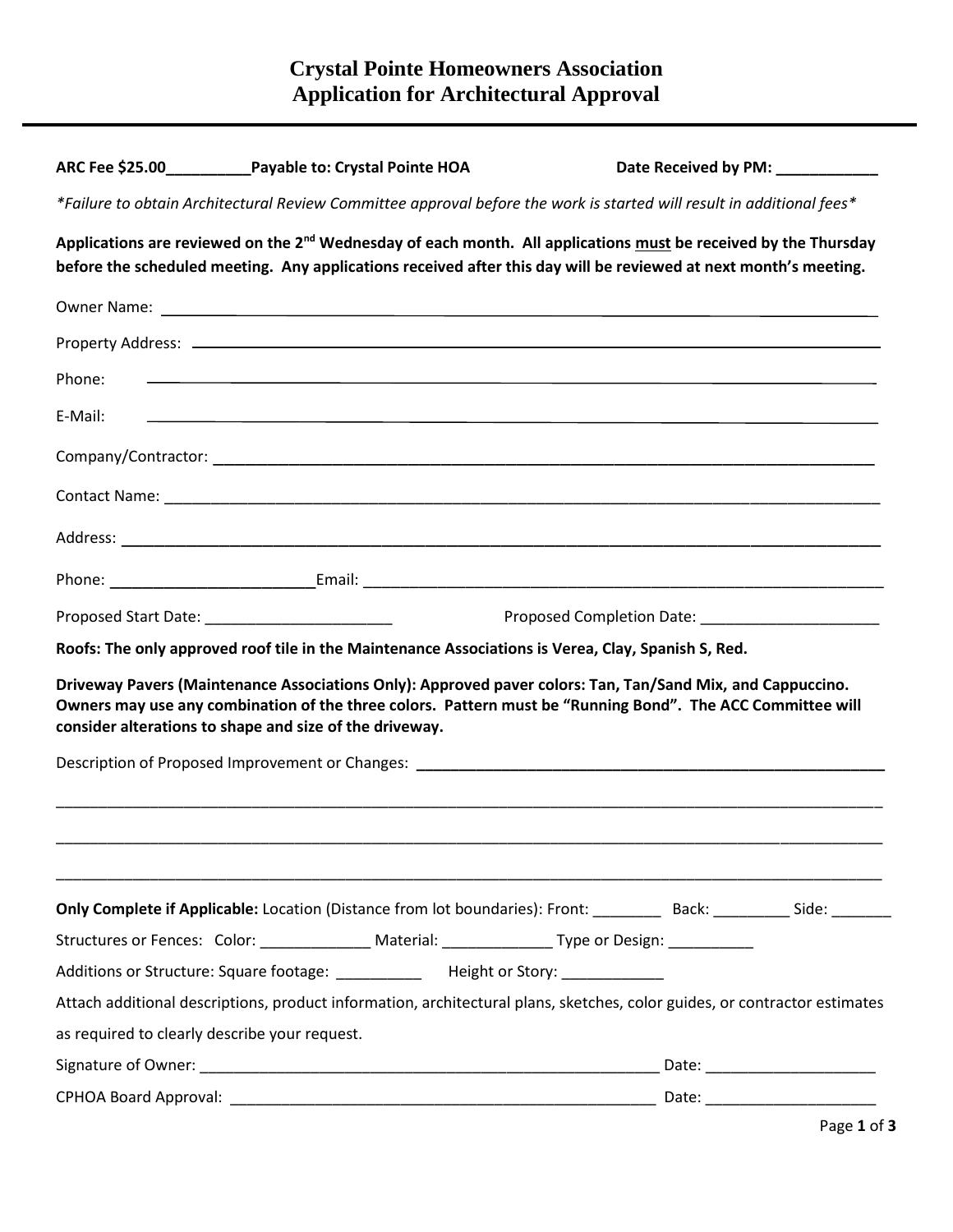## **Dear Homeowner,**

The Crystal Pointe Homeowners Association requires your application for approval to make any changes to the exterior of your unit or lot. The purpose of this requirement is to protect the quality of life and property values within our community. Your understanding is appreciated. **\*\*Failure to obtain Architectural Review Committee approval before the work is started will result in additional fees.**

## **WRITTEN APPROVAL FROM THE ARCHITECTURAL REVIEW COMMITTEE MUST BE OBTAINED PRIOR TO THE IMPLEMENTATION OF ANY CHANGE.**

This application is provided for Architectural Control Committee purposes only. If you live in a community that has a separate maintenance association, the improvements depicted in your request may impose additional obligations to your individual maintenance association and it is advised that you obtain their consent prior to proceeding with them.

**Who must apply:** Any owner planning any improvement, addition, change or removal of any structure on any lot, including but not limited to house accessory, building(s) additions, roof changes, fences, wall or retaining walls, swimming pool/jacuzzi, pond or lake, additions (including screen porches or shade structures), decks, driveways, parking areas, basketball or sporting equipment, play sets, awnings, solar panels, landscaping changes, color changes, and paint changes.

## **Conditions of Approval:**

**Required Information:** Each application must include supporting information in order to facilitate thorough and timely processing by the Architectural Control Committee. In all cases please include:

- A copy of your contractor's license & insurance information. **Certificate of insurance must include both general liability & workers compensation insurances. If the contractor is exempt from workers compensation a copy of the exemption certificate is required. The Certificate holder MUST be indicated as: CPHOA, 2600 Crystal Pointe Way, PBG, FL 33410, and also include the address of the homeowner.**
- A properly detailed set of plans, specifications, or product descriptions are required for the proposed improvements. **Please include samples or color photos of samples of proposed roof tiles, pavers, paint, etc.**
- A plot plan fixing the exact location of the proposed improvements.
- A survey prepared by a Florida registered land surveyor which indicates all lot boundaries, set back lines, easements, and location (with distances to lot set-back lines) of any improvements for approval.
- **Window and Door Installations:** Window frames must be either bronze or white. All window and door openings must remain the same size-no alterations are permitted.
- Guidelines for acceptable landscape and yard décor are available on crystalpointehoa.com

## **Note: Most owners receive a survey as part of their home purchase documents. It is acceptable to submit a copy of this survey with mark-ups to depict the details of the requested improvements.**

**Disclaimer**: The owner understands that neither the Architectural Control Committee nor the Board of Directors certifies compliance with any building, zoning, health, safety, or similar codes or standards. Approval(s) must be separately obtained, if applicable, from all necessary agencies by the owner.